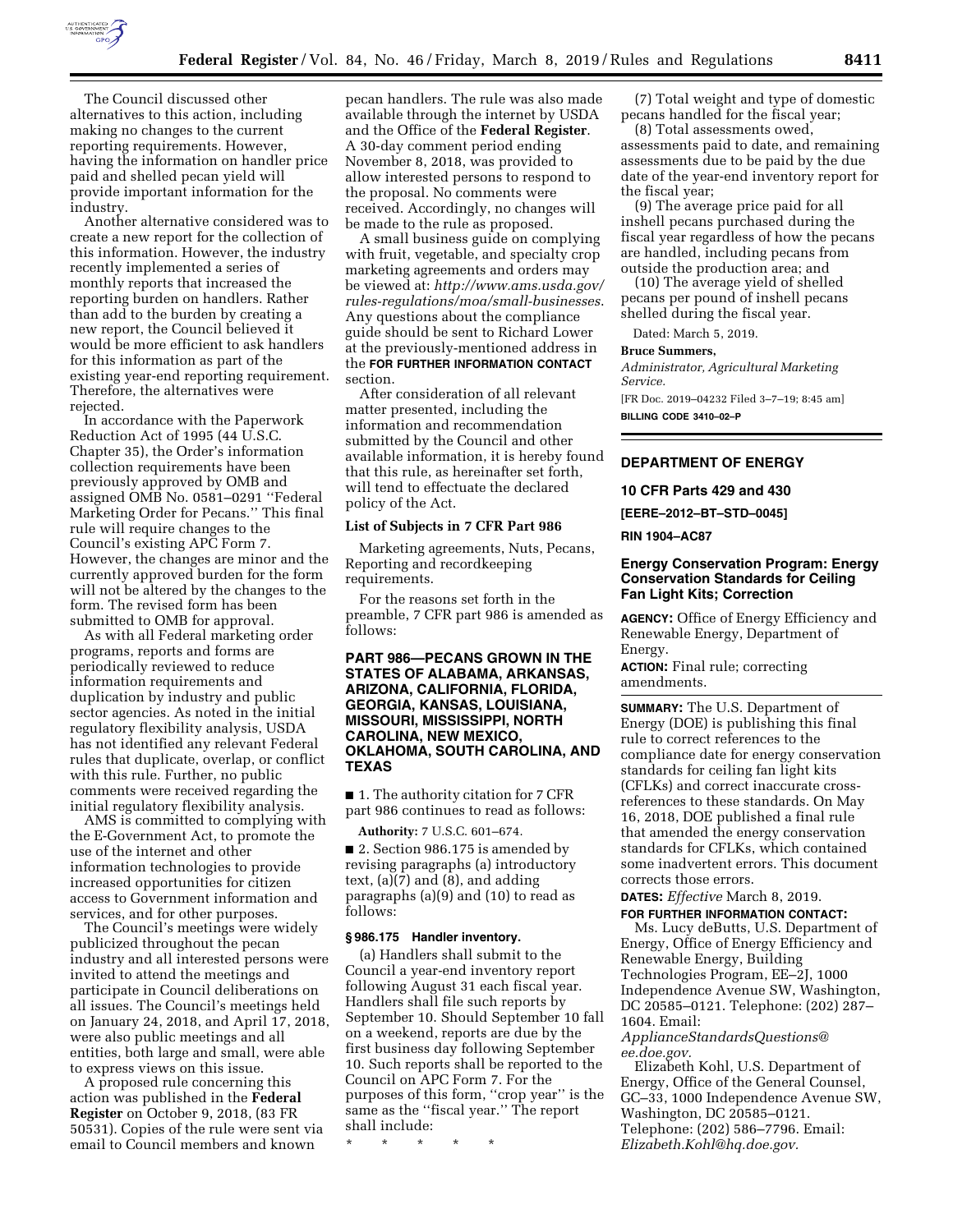**SUPPLEMENTARY INFORMATION:** Title III, Part B<sup>1</sup> of the Energy Policy and Conservation Act of 1975, as amended (EPCA),2 established the Energy Conservation Program for Consumer Products Other Than Automobiles. (42 U.S.C. 6291–6309) These products include CFLKs, the subject of this document. Section 325(ff)(5) of EPCA authorizes DOE to consider amended standards for CFLKs. (42 U.S.C. 6295(ff)(5)) On January 6, 2016 DOE published a final rule amending energy conservation standard for CFLKs with a compliance date of 3 years after the date of issuance, *i.e.,* January 7, 2019. 81 FR 580. Section 325(ff)(5) required that the compliance date of the standards be at least 2 years after the date of issuance, and the 3 year lead time DOE specified in the final standards rule is consistent with other provisions of EPCA that require a 3-year lead time for some products. (42 U.S.C. 6295(ff)(5)(B)) Section 325(ff)(6) of EPCA also authorizes DOE to consider amended standards for ceiling fans, as a separate product under the statute. (42 U.S.C. 6295(ff)(6)) On January 19, 2017 DOE published a final rule amending energy conservation standards for ceiling fans with a compliance date of January 21, 2020. 82 FR 6826. Section 325(ff)(6) did not have a similar provision regarding the compliance date for ceiling fan standards; however, as with the CFLK rule, the 3 year lead time DOE specified in the final standards rule is consistent with other provisions of EPCA that require a 3-year lead time for some products.

After DOE's promulgation of final rules establishing energy conservation standards for CFLKs and ceiling fans, Congress enacted S. 2030, the ''Ceiling Fan Energy Conservation Harmonization Act'' (''the Act''), which was signed into law as Public Law 115–161 on April 3, 2018. The Act amended the compliance date for the CFLK standards to establish a single compliance date for the energy conservation standards for both CFLKs and ceiling fans. The Act also required that DOE, not later than 60 days after the date of enactment, make any technical and conforming changes to any regulation, guidance document, or procedure necessary to implement the changed compliance date. On May 16, 2018 DOE published a final rule that amended the compliance date for CFLKs at 10 CFR 430.32(s)(3), (4), (5), and (6) by replacing ''January 7, 2019'' with

''January 21, 2020'' (hereafter 2018 CFLK Correction final rule). 83 FR 22587. DOE also updated a cross reference in 10 CFR 430.32(s)(5), changing the reference to paragraphs  $''(s)(2)$  or  $(3)''$  to paragraphs  $''(s)(3)$  or (4).'' Paragraph (s)(5) provides requirements for ceiling fan light kits other than those specified in the crossreferenced paragraphs, which were not updated when the new ceiling fan standards were codified as paragraph (s)(2). However, in that rule certain sections of the CFR that should also have been corrected to reflect the accurate compliance date and crossreferences to energy conservation standards were not.

In this final rule, DOE is amending 10 CFR 430.23 and 10 CFR 429.33 to reference uniformly the correct compliance date for CFLK energy conservation standards. Specifically, DOE is amending the CFLK test procedure provisions at 10 CFR  $430.23(x)(2)$  and certification provisions at 10 CFR 429.33(a)(3) by replacing in these paragraphs the text ''January 7, 2019'' with ''January 21, 2020.''

In addition, DOE is amending incorrect cross-references to CFLK energy conservation standards. Specifically, the certification provisions at 10 CFR  $429.33(a)(2)(v)$  currently cite 10 CFR 430.32(s)(4) in reference to energy conservation standards for CFLKs with sockets or packaged with lamps other than medium screw bases or pin-bases. However, 10 CFR 430.32(s)(4) specifies energy conservation requirements for CFLKs with pin-based sockets for fluorescent lamps. Energy conservation requirements for CFLKs with socket types other than medium screw base or pin-based are specified in 10 CFR 430.32(s)(5). Therefore, DOE is amending 10 CFR 429.33(a)(2)(v) by replacing ''10 CFR 430.32(s)(4)'' with ''10 CFR 430.32(s)(5).'' Further 10 CFR  $430.32(s)(3)(i)$  and (ii) respectively, reference paragraphs (s)(2)(ii) and (s)(2)(i) in that section with regards to requirements for compact fluorescent lamps. However, 10 CFR 430.32(s)(2)(i) and (ii) only specify requirements related to ceiling fans. The requirements for compact fluorescent lamps are specified in 10 CFR 430.32(s)(3)(i) and (ii). Therefore, DOE is amending 10 CFR 430.32(s)(3) by replacing ''(s)(2)(ii)'' with " $(s)(3)(ii)$ " and replacing " $(s)(2)(i)$ " with  $''(s)(3)(i)$ ."

# **Procedural Issues and Regulatory Review**

The regulatory reviews conducted for this rulemaking are those set forth in the 2018 CFLK Correction final rule. In light of the applicable statutory requirement enacted by Congress to deem the compliance date for CFLK standards to be January 21, 2020, the absence of any benefit in providing comment given that the rule incorporates the specific requirement established by Public Law 115–161, DOE finds that there is good cause under 5 U.S.C. 553(b)(B) to not provide prior notice and an opportunity for public comment on the actions outlined in this document to implement Public Law 115–161. DOE similarly finds good cause under 5 U.S.C. 553(b)(B) to not provide prior notice and an opportunity for public comment on the update to the erroneous crossreference. For these reasons, providing prior notice and an opportunity for public comment would, in this instance, be unnecessary and contrary to the public interest. For the same reason, DOE finds good cause pursuant to 5 U.S.C. 553(d)(3) to waive the 30-day delay in effective date for this rule. Neither the errors nor the corrections in this document affect the substance of the rulemaking that amended standards of CFLKs (81 FR 580; January 6, 2016) or any of the conclusions reached in support of the final rule.

#### **List of Subjects**

#### *10 CFR Part 429*

Administrative practice and procedure, Confidential business information, Energy conservation, Household appliances, Reporting and recordkeeping requirements.

#### *10 CFR Part 430*

Administrative practice and procedure, Confidential business information, Energy conservation, Household appliances, Imports, Intergovernmental relations, Reporting and recordkeeping requirements, and Small businesses.

Issued in Washington, DC, on February 28, 2019.

#### **Steven Chalk,**

*Acting Deputy Assistant Secretary For Energy Efficiency, Energy Efficiency and Renewable Energy.* 

For the reasons stated in the preamble, parts 429 and 430 of title 10 of the Code of Federal Regulations are corrected by making the following correcting amendments:

# **PART 429—CERTIFICATION, COMPLIANCE, AND ENFORCEMENT FOR CONSUMER PRODUCTS AND COMMERCIAL AND INDUSTRIAL EQUIPMENT**

■ 1. The authority citation for part 429 continues to read as follows:

<sup>&</sup>lt;sup>1</sup>For editorial reasons, upon codification in the U.S. Code, Part B was redesignated Part A.

<sup>&</sup>lt;sup>2</sup> All references to EPCA in this document refer to the statute as amended through America's Water Infrastructure Act of 2018, Public Law 115–270 (October 23, 2018).